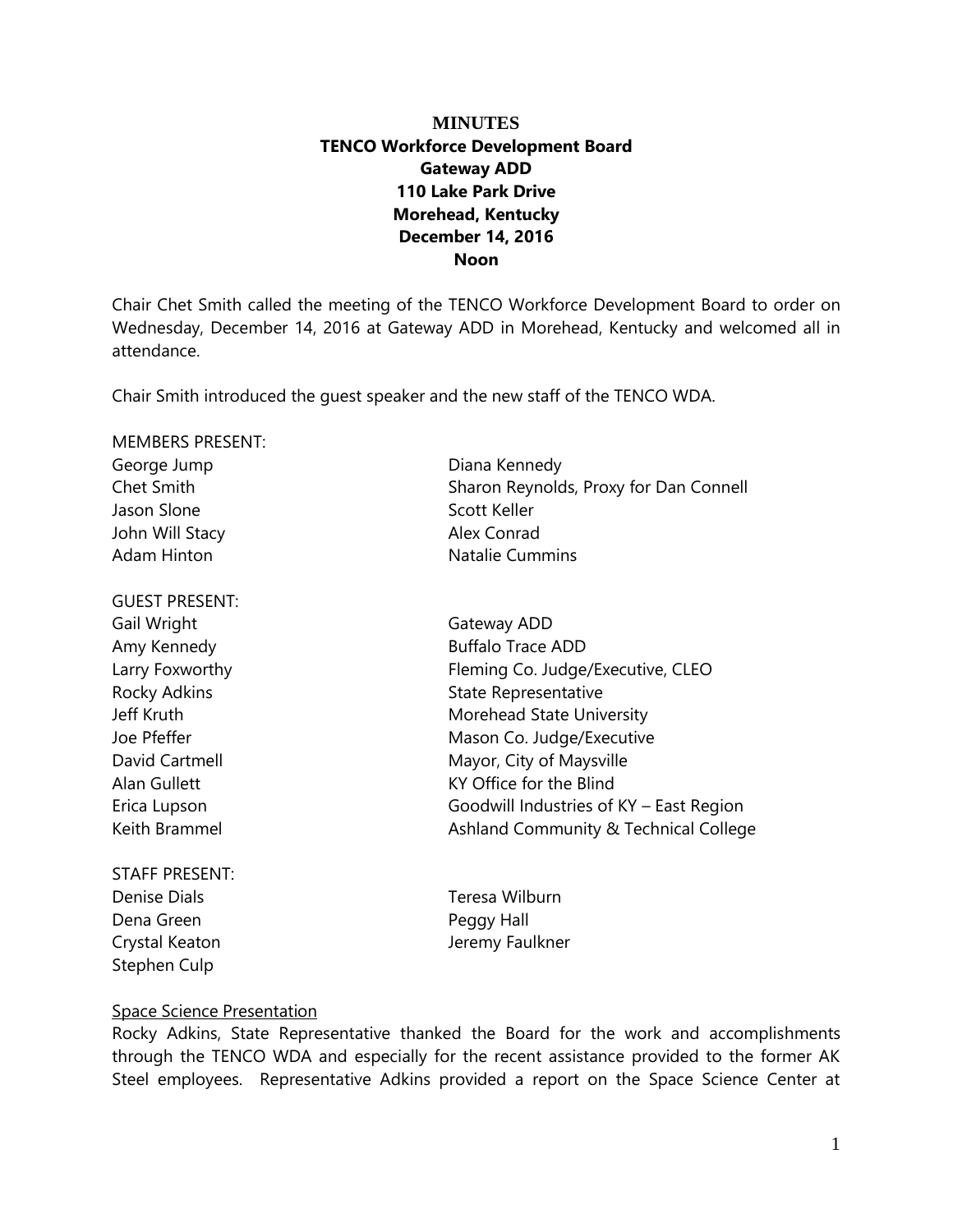Morehead State University. Representative Adkins provided input on the activities and future opportunities from an economic viewpoint.

Jeff Kruth with Morehead State University provided an overview of the Bachelor of Science in Space Science Program. The Space Science program is one of only five space science undergraduate programs in the nation. Students receive personal, one-on-one attention from faculty members who are among the most prominent space scientists in the world and have the opportunity to work on groundbreaking aerospace research. The hands-on experience received includes the design, fabrication, launch and monitoring of satellites used by NASA and aerospace firms. Mr. Kruth also reported that in addition to preparing individuals for graduate school, a degree in space science prepares them for a wide range of exciting careers that include defense, satellite systems, space communication systems and space systems development.

GENERAL ITEMS:

### Approval of Minutes

# **The TENCO WDB Minutes of the May 18, 2016 and the October 13, 2016 TENCO WDB Annual Meeting were approved on a motion made by Jason Slone and second by Diana Kennedy. Motion carried.**

## Affirmation of Officers

Diana Kennedy reported the Nominating Committee, which consisted of Dan Connell, Judge Foxworthy and herself met to review the current officer vacancy and to make recommendations to the TENCO WDB. Due to an illness, the position of chair is vacant. The officers recommended were Chet Smith, Chair, Scott Keller, Chair-Elect and Lori Ulrich, Secretary. The members chosen all agreed to the positions for the period 2016-2018. Following their selection, board members were asked to vote by an electronic ballot. The Board unanimously agreed to the recommended officer positions. The new officer positions were presented at the Annual Meeting in October but a quorum was not present. **A motion was made by Jason Slone and second by Alex Conrad to accept the Nominating Committee recommendations of the new officers, Chet Smith, Chair, Scott Keller, Chair-Elect and Lori Ulrich, Secretary for the period 2016-2018. Motion carried.**

# Quarterly Budget Review

Stephen Culp, Fiscal Officer presented and reviewed the budget through October 31, 2016. Mr. Culp reviewed and explained each of the funding categories.

# BTADD Audit

Stephen Culp reported the FY17 Buffalo Trace ADD Audit has been completed. The audit was clean and had no significant findings. Amy Kennedy, Executive Director, BTADD reported the Audit was adopted by the Buffalo Trace ADD Board of Directors.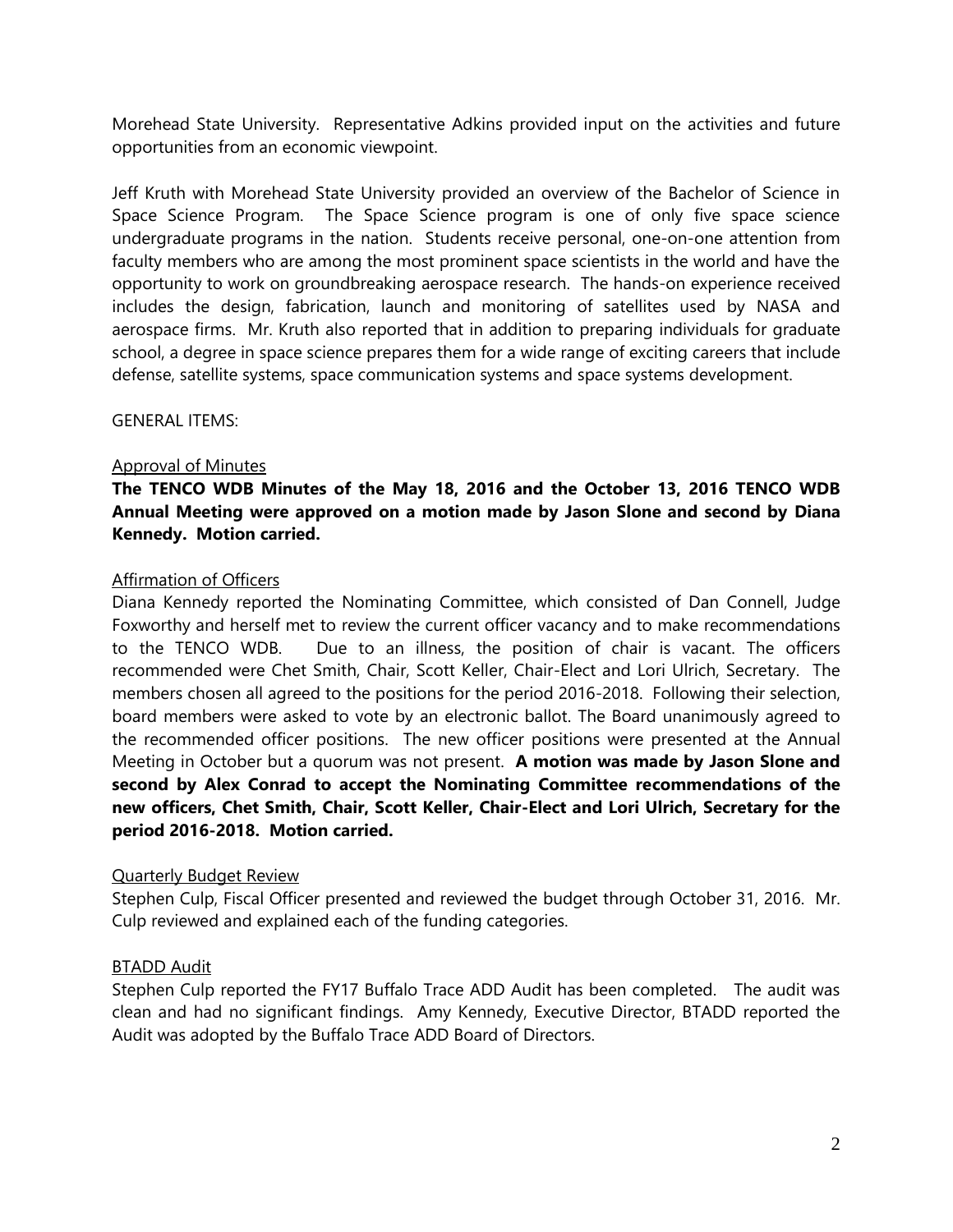## REPORTS:

## Career Center Committee

Denise Dials reported on the new Career Center facility in the Morehead area. The Career Center move requires approval from the TENCO WDB. **A motion was made by Diana Kennedy and second by Natalie Cummins to approve the Career Center move into the new building. Motion carried.** 

Ms. Dials reported on the TENO WDB Career Center Proposal. Information on each Career Center and a Map of the KY Career Centers were provided to members. The Career Center Committee had previously reviewed the information. She reported Secretary Heiner requested the information from each LWDA to provide their input on their current footprint and restructuring of Centers across the State. The TENCO Career Center Committee and Executive Committee met and agreed to maintain the four certified centers in the TENCO WDA. The proposal was developed to identify and outline assistance that can be provided to OET through WIOA.. **After review and discussion of the proposal plan, a motion was made by Adam Hinton and second by Alex Conrad to accept the TENCO WDB Career Center Proposal to submit to Secretary Heiner as presented. Motion carried.**

### Youth Committee

George Jump reported the Youth Committee met earlier this year and reviewed and discussed funding options for FY'17. Mr. Jump reported since that time additional youth funds have been awarded. Denise Dials reported there is a surplus in the TENCO Youth Funds that need to be obligated. She reported youth funds could not be transferred to any other categories. Discussions were held to utilize the funds. A recommendation was made by the Youth Committee to recommend allowing a Summer Youth Employment Program for the TENCO WDA youth. Ms. Dials reminded the Board 20% of youth funds have to be obligated toward work experience activities. Ms. Dials provided some of the specifics to administer the summer youth program. She reported Office of Vocational Rehabilitation may contribute some funds, Goodwill may provide a soft skills program. She reported the counties identified as most in need due to their unemployment rates include: Boyd, Greenup and Lewis. **After discussion, a motion was made by Alex Conrad and second by George Jump to approve the recommendation to obligate \$120,000.00 towards a Summer Youth Employment Program. Motion carried.**

# Accountability Committee

Diana Kennedy reported the Committee had met and reviewed policies. She also reported due to the transitioning to WIOA and being in the first fiscal year, there are no quarterly performance records for the first quarter. The information will be provided at the end of the fiscal year after participant exit date. Ms. Kennedy reported the new policies reviewed were Career Pathways, Layoff Aversion and GED. The policies were provided to the Board. Denise Dials explained each policy to the Board. **After review and discussion, a motion was made by Jason Slone and second by Adam Hinton to approve the Career Pathways Policy as presented, Layoff Aversion Policy as presented, and the GED Policy with the amended change to obtain the KY Essential Skills Certificate. Motion carried.**